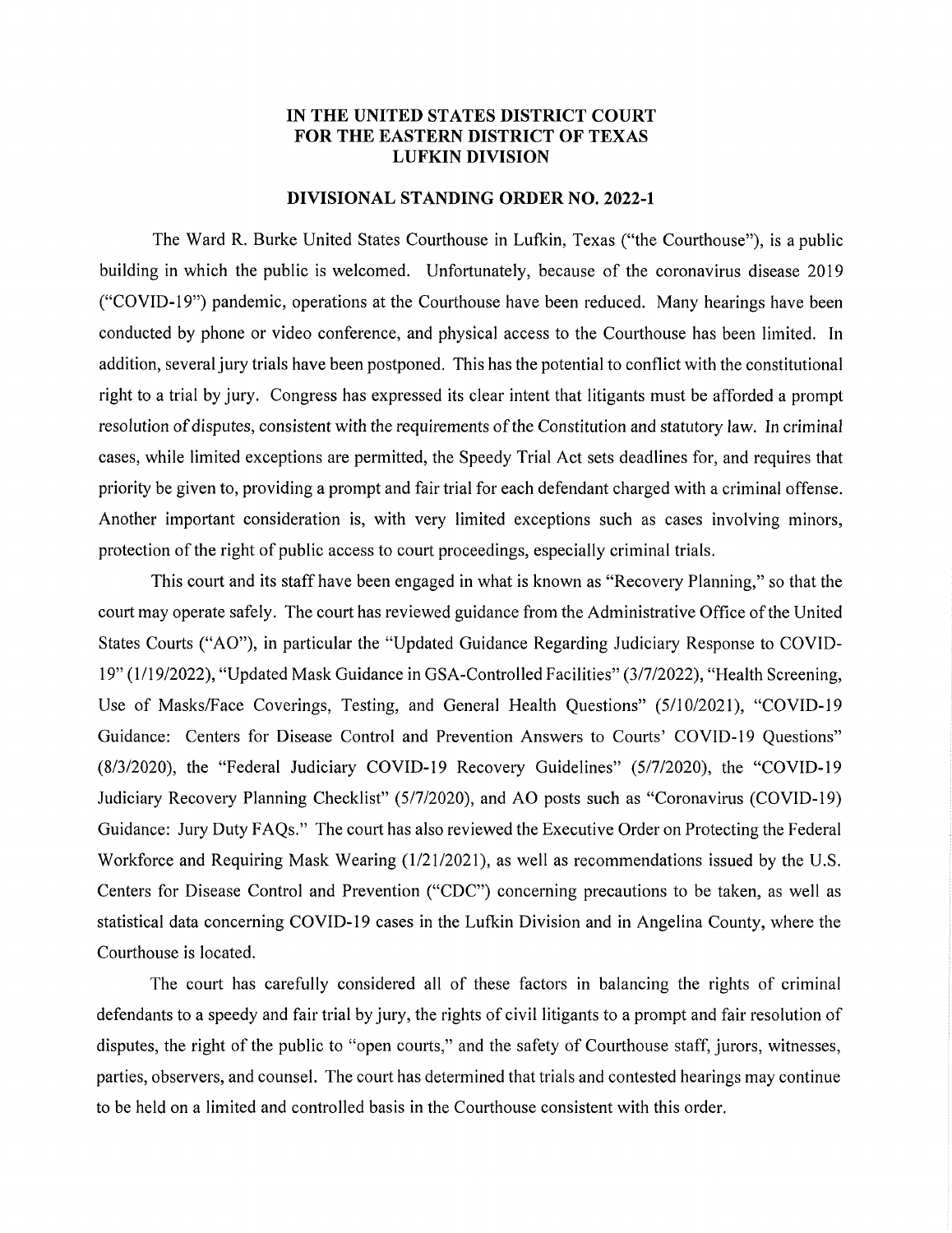It is therefore ORDERED, effective immediately, that absent a specific order from this court, for the protection of Courthouse staff, litigants, attorneys, and observers, that upon entry into the Courthouse, all persons must comply with the following requirements:

- a. Each person must maintain appropriate distancing from others in the Courthouse, to include sitting at the location assigned by a member of the court staff. Each person must follow the instructions of the court staff and court security officers ("CSOs") to aid in maintaining distance in the Courthouse; and
- b. Each person must use the hand sanitizer furnished at the front door upon entering the Courthouse.

It is further **ORDERED** that, in addition to the foregoing requirements, the following specific requirements apply to spectators during a trial or hearing, and access is on a first-come, first-served basis:

- 1. Cases before United States District Judge Marcia A. Crone Limit of twelve (12) spectators, sitting six (6) feet apart. No persons under 18 years of age will be permitted in the courtroom; and
- 2. Cases before United States Magistrate Judge Christine L. Stetson All spectators who do not reside in the same household must sit six (6) feet apart, and all spectators must wear a face mask at all times.

It is further ORDERED that all CSOs, following substantive guidance provided by this order and administrative guidance from the United States Marshal for the Eastern District of Texas ("EDTX"), shall deny entry to anyone attempting to enter, or remain in, the Courthouse in violation of these protocols. In the event of any uncertainty as to whether a person should be denied entrance to the Courthouse, the CSOs shall immediately contact the U.S. Marshal for the EDTX or the designated Deputy Marshal for a determination, which shall control.

If you are scheduled or required to appear in the Courthouse before the district court or the magistrate judge during the period that this order is in effect and you are unable to gain entry because of the restrictions in this order, you should proceed as follows:

- a. If you are represented by an attorney, please contact your attorney;
- b. If you are an attorney scheduled to appear in court before a judge, please contact that judge's chambers directly by telephone, and if necessary, follow up by email;
- c. If you are scheduled to meet with a Probation or Pretrial Services Officer, please contact the Probation and Pretrial Services Office directly for guidance and instructions; and